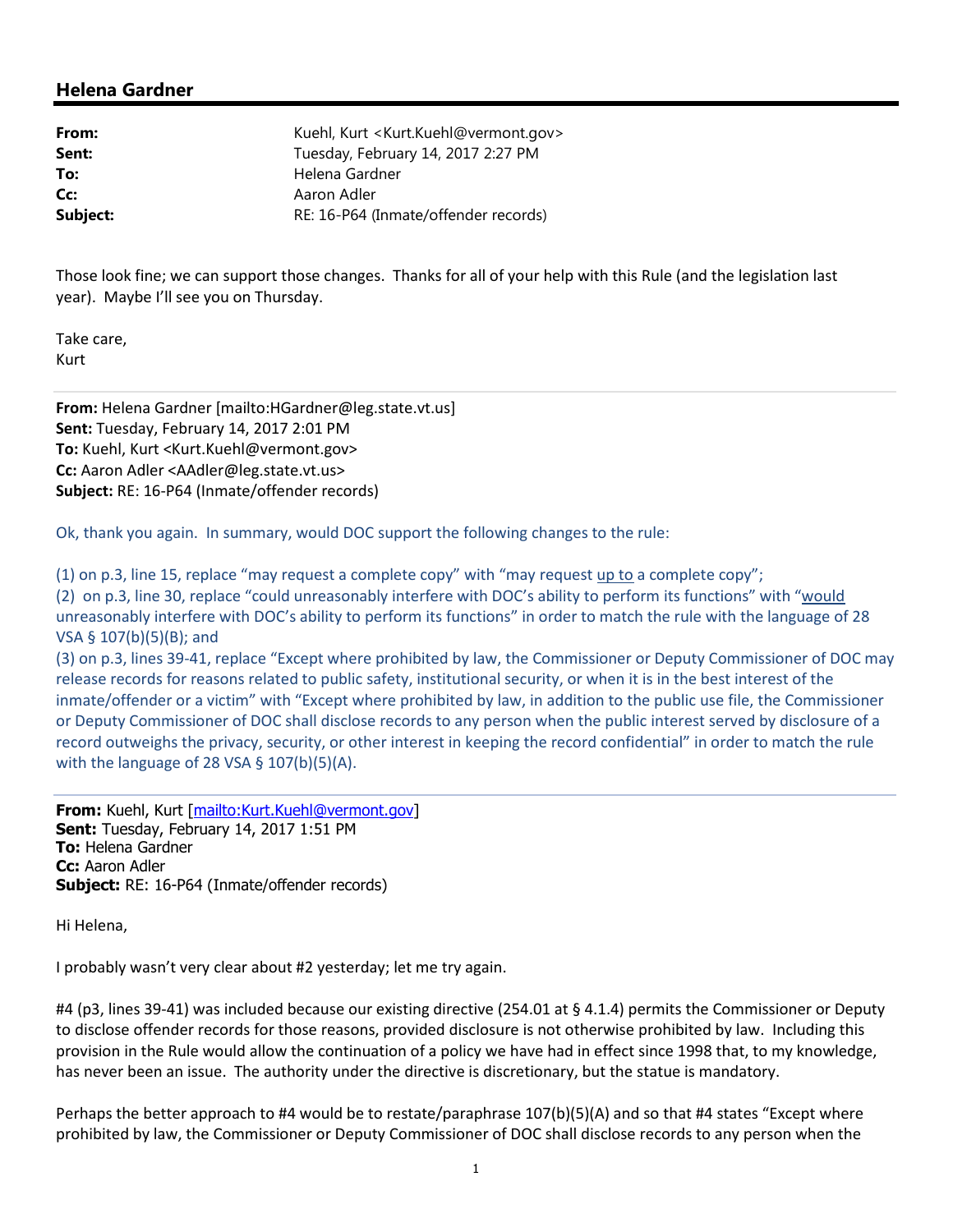public interest served by disclosure of a record outweighs the privacy, security, or other interest in keeping the record confidential." Accountability of DOC, public safety, and institutional security are clearly the public's interest so I suppose it is redundant to include them in #4.

Regarding the public use file, our conception is that it would include the following information about an offender:

- Last Name
- First Name
- Middle Name
- Current Age
- Booking Date
- Date Released (if applicable)
- Race
- Sex
- Town
- Active Agencies
- Probation Officer
- Caseworker
- Minimum Release Date
- Maximum Release Date
- Legal Status
- Charge Status
- Charge Description
- Bail Amount
- List sentence for each charge

Aside from the offender's probation officer, this is information we receive from other sources (such as a mittimus, law enforcement officer affidavit, court orders, etc.) and is available from those sources. We frequently receive requests from the media for this information about offenders. Our idea was to eventually have this information available online and anyone could access it. It seemed to us that if we obtain the information from another source and that information isn't exempt from disclosure by that source, we shouldn't impose a barrier to its disclosure simply by virtue of being in our possession.

Finally, yes you are correct we meant "up to" a complete copy. Good catch. We certainly don't want to encourage offenders to request their entire record if they are only after limited information.

I hope this has answered your questions and clarified our intent. If it hasn't, please let me know and I'll give it another shot.

Thanks, Kurt

**From:** Helena Gardner [mailto:HGardner@leg.state.vt.us] **Sent:** Tuesday, February 14, 2017 12:34 PM To: Kuehl, Kurt <Kurt.Kuehl@vermont.gov> **Cc:** Aaron Adler <AAdler@leg.state.vt.us> **Subject:** RE: 16-P64 (Inmate/offender records)

Following up item 2, would the following language accord with DOC's intent?

4. "Except where prohibited by law, the Commissioner or Deputy Commissioner of DOC shall disclose records for reasons related to accountability of the Department, public safety, institutional security, or when it is in the best interest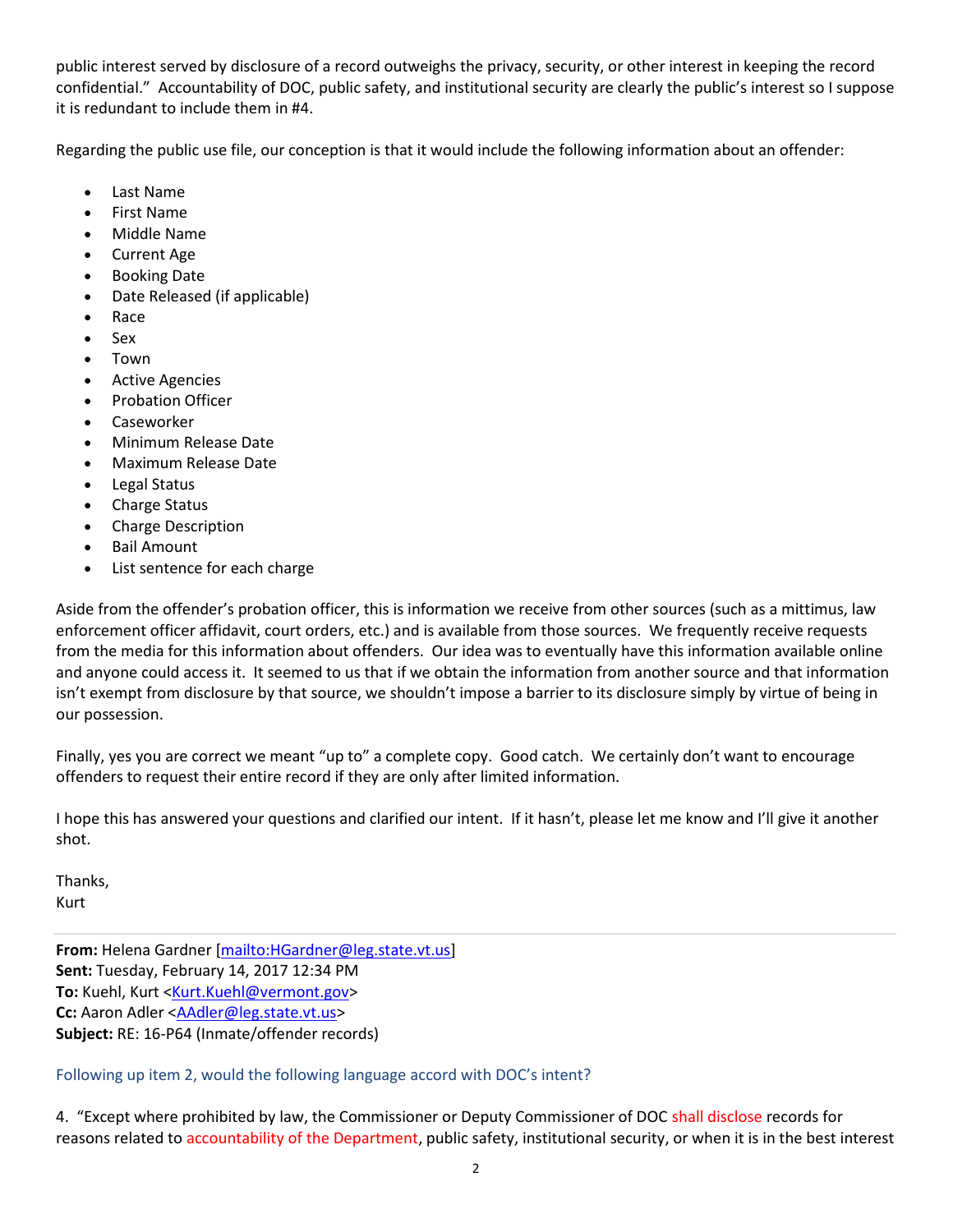of the inmate/offender or a victim or another person, if the public interest served by disclosure of a record outweighs the privacy, security, or other interest in keeping the record confidential.

Also, I noticed that on p.3, line 15, with regard to an inmate/offender's access to his or her own records, the proposed rule states "An inmate/offender may request a complete copy of his/her record…" Am i correct in assuming you mean up to a complete copy?

**From:** Kuehl, Kurt [mailto:Kurt.Kuehl@vermont.gov] **Sent:** Monday, February 13, 2017 4:10 PM **To:** Helena Gardner **Cc:** Aaron Adler **Subject:** Re: 16-P64 (Inmate/offender records)

Hi Helena,

Regarding #1, ICAR requested we change it from would to could. We don't have any objection to changing it back to would to accurately reflect the statute.

Regarding #2, we wouldn't object to including the balancing test language in the Rule of the Committee would like it in the Rule.

**Thanks** Kurt

Sent from my iPhone

On Feb 13, 2017, at 1:15 PM, Helena Gardner <HGardner@leg.state.vt.us> wrote:

Kurt,

I reviewed the proposed rule, and have a couple comments/questions:

(1) Under 28 VSA 107(b)(5)(B), subject to a safety-related redaction requirement, the Commissioner shall "provide an offender or inmate access to records relating to him or her if access is not otherwise guaranteed under this subsection, unless providing such access would reveal information that is confidential or exempt from disclosure under a law other than this section, would unreasonably interfere with the Department's ability to perform its functions, or may compromise the health, safety, security, or rehabilitation of the offender or inmate or of another person."

However, proposed rule p.3, lines 29-31 requires DOC to redact information that "could" unreasonably interfere with the Department's ability to perform its functions.

Would DOC object with replacing "would" with "could" to match the rule with the statute?

(2) Under 28 VSA 107(b)(5)(A), subject to a safety-related redaction requirement, "The Commissioner shall authorize release or inspection of offender and inmate records under these rules: (A) When the public interest served by disclosure of a record outweighs the privacy, security, or other interest in keeping the record confidential."

The proposed rule defines a "public use file" and directs DOC to permit anyone to review its contents. At p.3, lines 39-41, the proposed rule also states that, "[e]xcept where prohibited by law, the